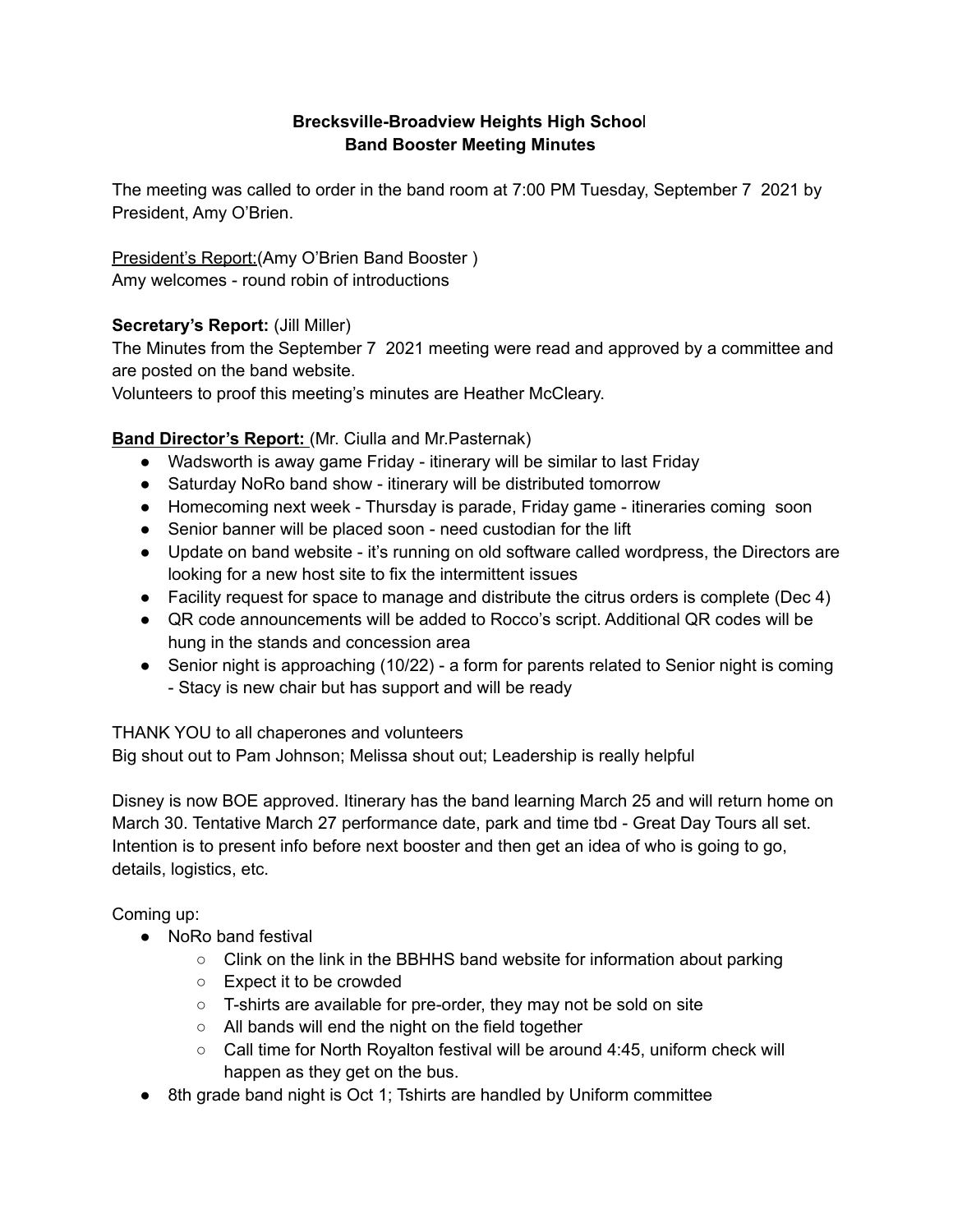- Trunk or Treat is October 8 in Senior Parking lot
- Senior night October 22

### **Program Committee Reports:** (Laura Mroczka)

Nothing on Box Office

Chaperones: (Pam Johnson and Melissa Bommarito)

- Sign up genius is working great
- October sign up coming out shortly
- Remember, no Senior parents should volunteer for Senior Night
- Goldthorpe and Zumwalt families have committed to help with equipment home or away - HUGE THANK YOU

Homecoming parade need a couple volunteers.

-Students will need dropped off, there will be no busing to the parade route. -Wear Spirit Wear

Reminder: band needs cup donations

#### PSO: (Michelle Banks)

Read out of District PSO meeting notes (some highlights only here, for full details see minutes section of the District PSO site: https://www.bbhpsocouncil.org/)

- DARE officers will be in plain clothes 2-3 times a week
- New building is going well; furniture ordered, etc.
- Open house for new building will happen this summer
- District alert system failed prompting the District to find a new company to work with; that transition will occur in a timely fashion
- Masks mandated for grades K-5
- Spirit Week for Homecoming is happening
- Homecoming will be outside, weather permitting; tickets are \$10 online or \$20 day of

Publicity: (Ingrid Sprague) - No update

Senior Night: (Stacy Fening) - getting organized

Swarm Board and Decorations: (April Thornton) - no update

Uniforms: (Lori Reagan)

-Kids are getting better at changing into and hanging uniforms

-Chaperones can use the old red raincoats, please return them

-8th grade shirts ordered - 53 kids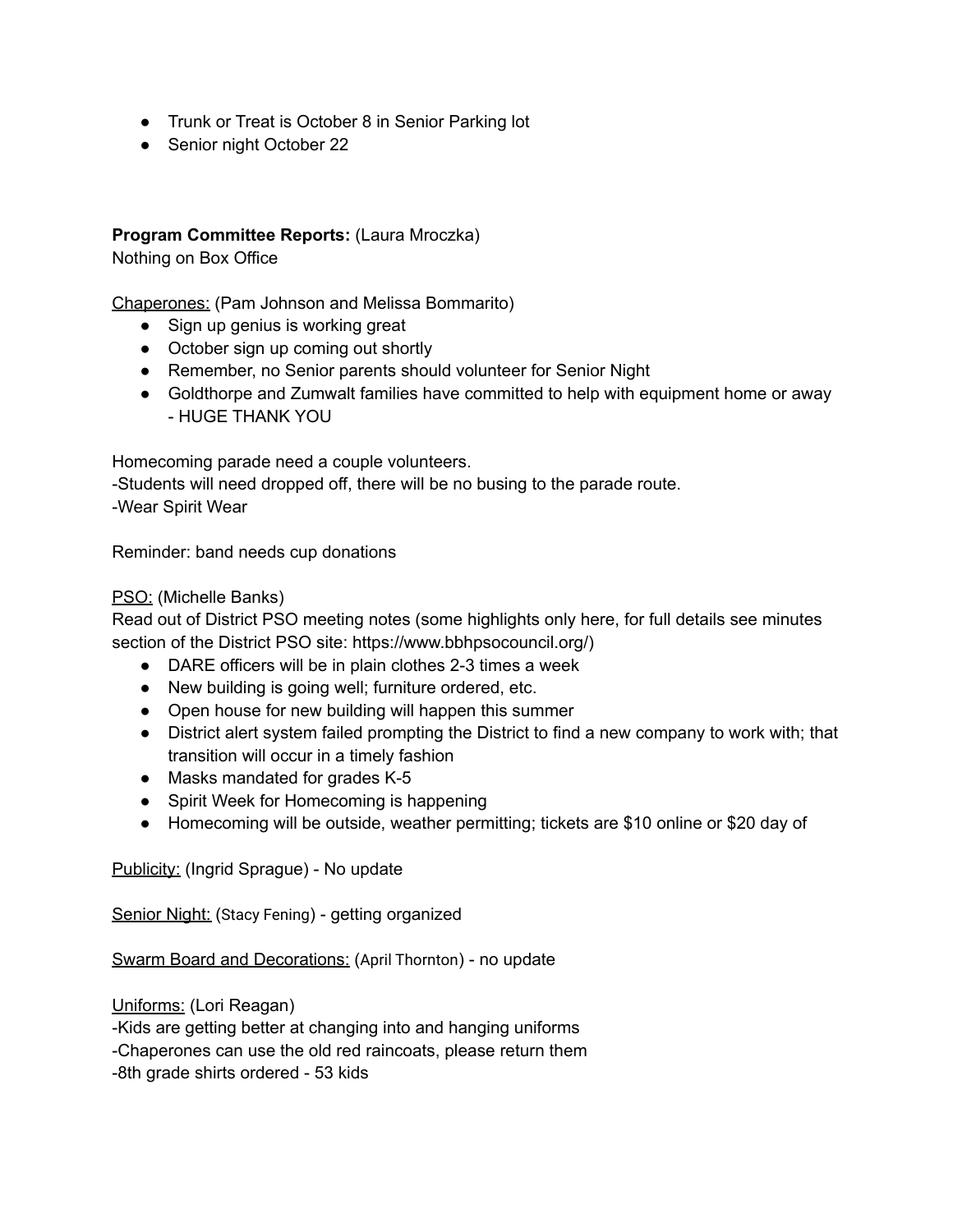#### Band Alumni - Mr. Still

-Moving forward with a pep band concept

-First alumni event is a tailgate at homecoming in honors lot

-If this comes through, would be nice to have an announcement to recognize the group

# **Ways and Means Committee Reports:** (Heather McCleary)

Athletic Program is now live!

- QR codes we have a new plan to laminate and post all over next home game
- Jakubs, athletic tab, band website now all have links

Need to start on Pancake Breakfast - need a leader!!

Disney raffle - Melissa Garten

 $\bullet$  TBD - 2 raffles,  $\frac{1}{2}$  trip

Endowments trickling in - have some patrons - THANK YOU

Citrus Sale

- Dates are approved
- October 13 November 13ish
- More info coming
- Will all be online for ordering and paying
- Option to home deliver or pick up from school December 4

### Spirit Wear: (Melinda Torres)

We will not have a second round of spirit wear. Next opportunity is the Disney Shirt.

**Treasurer's Report:** (Katie Churchin and Jennifer Stephan)

- August is a busy month
- Indians tickets were a big driver
- Boosters received some donations THANK YOU
- Next meeting is audit